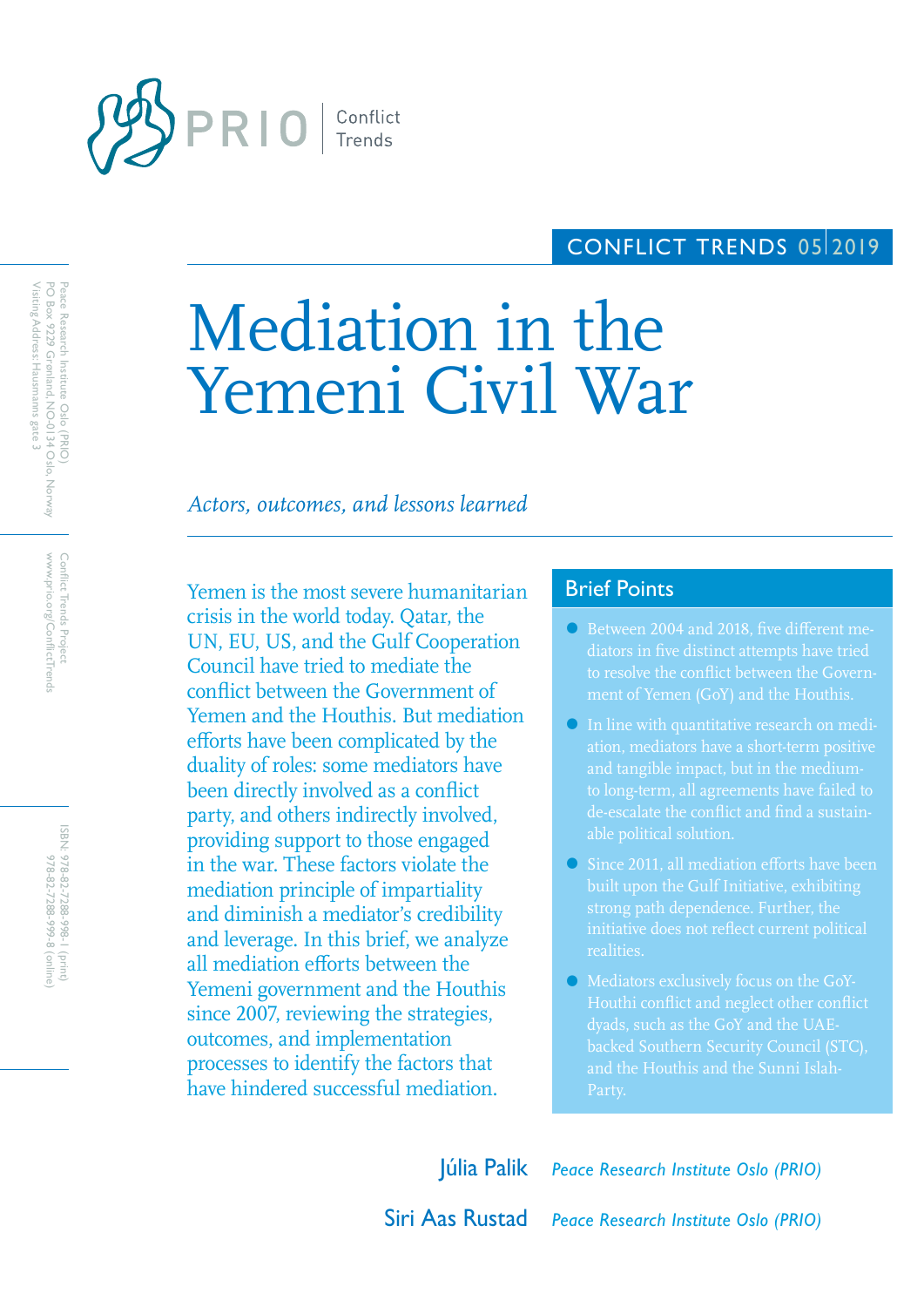#### **Introduction**

In 2012, former US president Barack Obama referred to Yemen as an example of peaceful political transition for other Arab Nations. But today's Yemen is anything but peaceful. In April 2019, a UNDP-commissioned study concluded that the civil war has already reversed human development by 21 years. Approximately 250,000 people have been killed directly by the fighting and indirectly by the lack of access to food, medicine, and basic infrastructure. Sixty percent of the deaths are children under the age of five and 24 million people are in need of humanitarian assistance. Finding a negotiated solution to the conflict is imperative, but growing more complicated as both the number of external actors and internal parties increase.

The primary conflict over government in Yemen has been waged between the Government of Yemen (GoY), headed by Abd-Rabbu Mansour Hadi, and the Zaydi Shia Houthi rebels (or Ansarallah). In September 2014, the Houthis took over the capital Sanaa. In 2015, they dissolved the Parliament, established the Supreme Revolutionary Committee, and forced Hadi to resign and relocate to Aden and then Riyadh from where he has governed since then.

In response to these events, in March 2015, a Saudi Arabia-led coalition began a military intervention in Yemen with the stated goal of restoring the legitimate government of Hadi and reversing the territorial gains of the Houthis, whom they accused of being an Iranian-funded military force. The coalition receives weapons and logistical and intelligence support from major powers like the US, UK, and France.

This narrative, however, oversimplifies the onthe-ground realities. In fact, there are multiple overlapping conflicts and drivers for the current instability, among them: the fight between the Houthis and the Yemeni Sunni tribes; the Southern Transitional Council's (STC) independence claims; the Islah party's conflict with the Houthis; the expansion of terrorist cells and international anti-terrorism campaigns; the Saudi-Iranian proxy conflict; the diverging interests within the Saudi-led coalition; and local conflicts related to water and land, and numerous militias operating outside the control of the central structure.

#### **Mediation in Yemen**

Mediation is a special, non-military and voluntary form of third party conflict management. Quantitative studies on mediation show that higher conflict intensity, internationalization, longer duration of conflict, and the presence of territorial disputes all increase the likelihood of mediation to occur. It is important to keep in mind that while mediators can help parties to achieve a settlement, at the end of the day any agreement's successful implementation will depend on the conflict parties. Powerful mediator strategies – bigger sticks and carrots – can push parties towards settlement, but the quality and sustainability of those deals are questionable.

Our analysis is the first that overviews mediation throughout the entire GoY-Houthi conflict by including pre-2011 events. For our research, we reviewed 37 studies on mediation in Yemen, coded mediation actors, strategies, outcomes, and implementation. We identify three different phases of mediation in the GoY-Houthi conflict.

The first period (2004–2009) entailed the six round Saada wars. These conflicts were localized clashes waged in the original stronghold of the Houthis in the northern governorates of the country. Qatar was the only mediator in this period.

The second phase (2011–2015) began with the Yemeni episode of the Arab Spring and ended with the Saudi Arabia-led intervention in March 2015. This period did not centre on the GoY-Houthi-conflict exclusively, but aimed to negotiate a peaceful transition of power from former President Ali Abdullah Saleh and to establish a unity government. Three mediators were involved in the second phase: The Gulf

Cooperation Council (GCC), the UN, and the EU. All these actors participated in negotiating the power transition, but the overall framework was set by the GCC Initiative of 2011.

The third and current phase of the conflict (since 2015) marks the internationalization and the fragmentation of the conflict, mediated by the UN. Table 1 summarizes mediation efforts in the GoY-Houthi conflict from 2007 to 2018.

#### **Phase 1: Saada Wars and Qatari Mediation (2007–2009)**

Between 2004 and 2009 the Houthis fought six rounds of war (Saada wars) against the GoY headed by then president Ali Abdullah Saleh. In June 2007, Qatari mediation efforts resulted in a joint ceasefire agreement, which broke down after only a few months. The February 2008 Doha Agreement envisioned a more comprehensive solution for the conflict and included provisions for the Yemeni government to release prisoners, grant amnesties, and reconstruct war-torn areas. The Houthis were expected to disarm as part of this agreement, and, to sweeten the deal, Qatar offered political asylum to rebel leaders and a \$500 million reconstruction assistance for Saada Province.

This agreement fell through in May 2009 when Saleh declared Qatari mediation to be a failure due to disagreements over the disbursement of reconstruction funds. Qatar then withdrew its promised investments. Fighting quickly resumed after this action and Qatar withdrew its mediation activities as well.

The conflict ended with the direct military intervention of Saudi Arabia and a GoY-offered ceasefire in 2010. Despite being perceived as a

| Year                                                                              | <b>Mediator</b>                                   | Outcome                   |
|-----------------------------------------------------------------------------------|---------------------------------------------------|---------------------------|
| 2007                                                                              | Qatar                                             | <b>Ceasefire</b>          |
| 2008                                                                              | Qatar                                             | Doha Agreement            |
| 2011                                                                              | GCC                                               | <b>GCC</b> Initiative     |
| 2014                                                                              | Jamal Benomar (UN)                                | NDC concluded             |
| 2015                                                                              | Ismail Ould Cheikh Ahmad<br>(UN), John Kerry (US) | <b>Geneva Peace Talks</b> |
| 2016                                                                              | Ismail Ould Cheikh Ahmad<br>(UN), John Kerry (US) | Kuwait Peace Talks        |
| 2018                                                                              | Martin Griffiths (UN)                             | Stockholm Agreement       |
| Table I: Mediation in between the Government of Yemen and the Houthis (2007–2018) |                                                   |                           |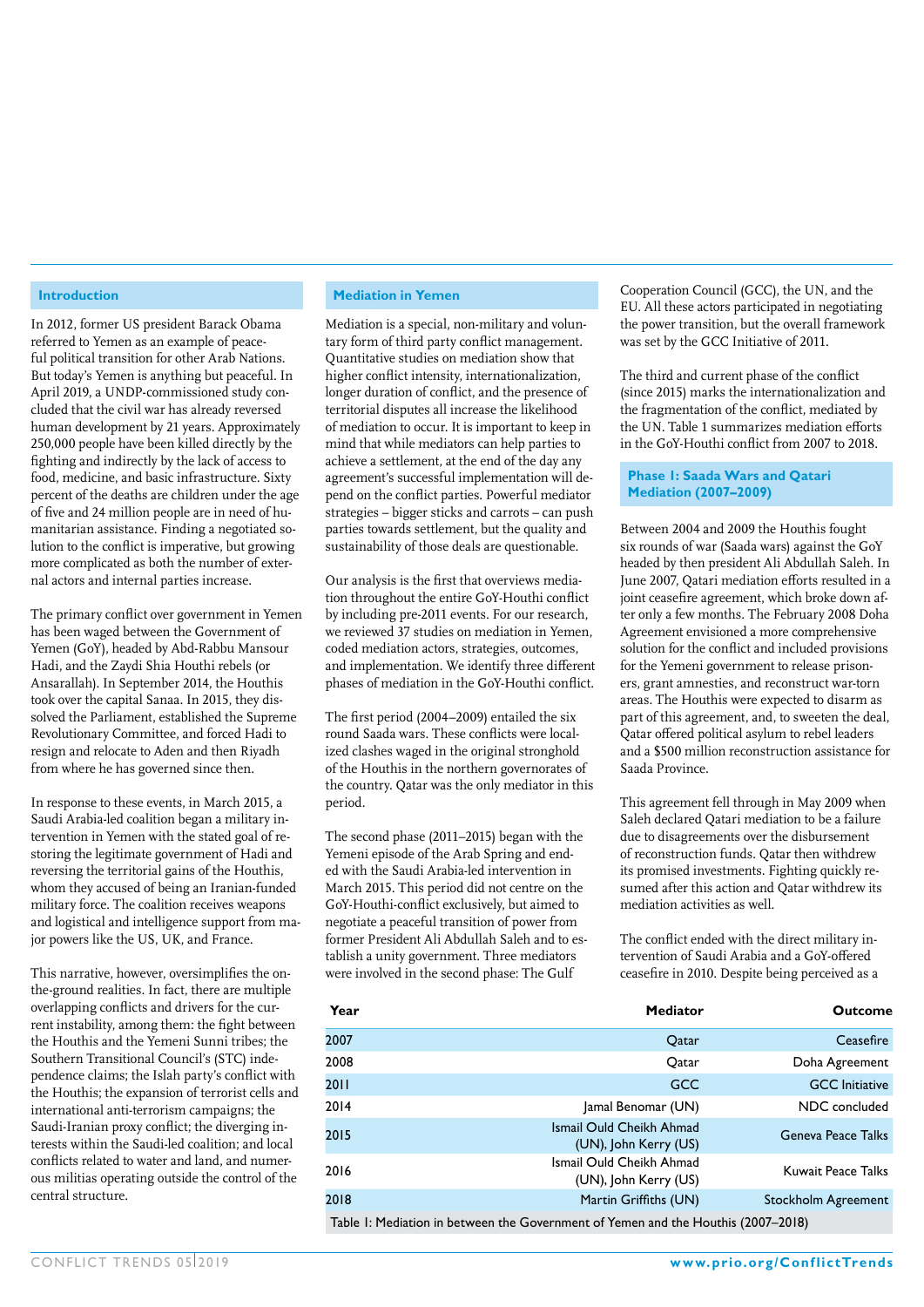

#### Figure 1: Key actors operating in Yemen

credible and impartial mediator, Qatar lacked the institutional capacities to translate the Doha agreement into a sustainable resolution. Qatar did not have sufficient leverage over the Houthis and the failure to deliver on its reconstruction policies prevented it from making any further substantial engagements. More importantly, while the Houthis were expected to make significant concessions, no such concessions were required from GoY.

#### **Phase 2: From Power Transition to Intervention (2011–2015)**

In 2011, when the Arab Uprisings reached Yemen, at least three distinct conflicts broke out: The GoY-Houthi conflict, the independence movement in southern Yemen, and the elite struggle in the capital city of Sanaa between the Saleh-led General People's Congress (GPC) and the opposition. For the first time in its history, the GCC, alerted by the potential violent escalation of the Yemeni conflict in its immediate neighborhood, offered its mediation services.

But the GCC focused only on finding a solution to the elite-struggle in Sanaa and neglected the other drivers of the uprising. The resulting Gulf Initiative demanded Saleh to step down and envisioned the establishment of a unity government consisting of the GPC and the opposition parties, dominated by the Sunni reformist

Islah-party. After months of protracted protests and negotiations, Saleh agreed to resign in exchange for immunity. The ultimate goal of the GCC-brokered deal was to negotiate a power rearrangement, rather than a real transition of power.

In November 2011, the government and the opposition parties signed the UN-led *Agreement on the Implementation Mechanism for the Transition Process in Yemen in Accordance with the Initiative of the Gulf Cooperation Council* (Implementation Mechanism). The implementation mechanisms placed former Vice President Hadi in power of the GoY, as an interim president, and included measures on security-sector reform, transitional justice, and created the National Dialogue Conference (NDC). The NDC (2013–2014) was tasked with reaching national consensus on a new political system for Yemen by including all previously marginalized groups, such as the Houthis, the Southern Movement, women, youth, and civil society. The NDC was the first forum that specifically addressed women's issues and required a 30% quota for women in all state authorities.

The most contentious recommendation of the NDC was to transform the political organization of Yemen from 21 governorates into a six-region federation. This proposal, however, was rejected by both the Houthis and the Southern Movement. Despite the NDC's unprecedented inclusivity (565 members participated in the conference), the transition government remained an intra-elite bargain and excluded the Houthis and Southern Movement. Furthermore, there was no discussion of disarming any parties.

After the conclusion of the NDC, the security situation deteriorated rapidly; in early September 2014, former President Saleh and his military allies joined forces with the Houthis. This step marked a significant shift in the balance of power and the Houthis were able to capture Sanaa. As a last attempt to reverse the developments on the ground, the UN (led by Special Envoy Jamal Benomar) brokered the Peace and National Partnership Agreement between Hadi and the Houthis. The new agreement was never implemented.

In January 2015, the Houthis placed president Hadi under house arrest. Later, he escaped to the port city of Aden and then to Riyadh, where he established a government in exile. Subsequently, the Houthis dissolved the parliament and established the Supreme Revolutionary Committee as an interim authority, which remains unrecognized by the international community today. By late 2014 it became evident that none of the NDC outcomes would be implemented.

#### **Intervention and Mediation Impasse**

Saudi Arabia's military intervention in March 2015 further complicated any potential mediation efforts. Both Saudi Arabia and the UAE have been accused of human rights violations, and yet they are also the largest humanitarian donors to the country. Thus, the lines between being a mediator, a conflict party, and humanitarian donor have been blurred.

In April 2015, the UN appointed Ismail Ould Cheikh Ahmed to replace Benomar. Ahmed took a leading role and facilitated the conclusion of UN Resolution 2216 in April 2015, which required the conflict parties to resume the political process, called for the Houthis to unconditionally withdraw from government and security institutions, recognized the Hadi government as the legitimate government, and established an arms embargo on the Houthis and Saleh loyalists. This resolution, however, placed substantial restrictions on the mediator's room for